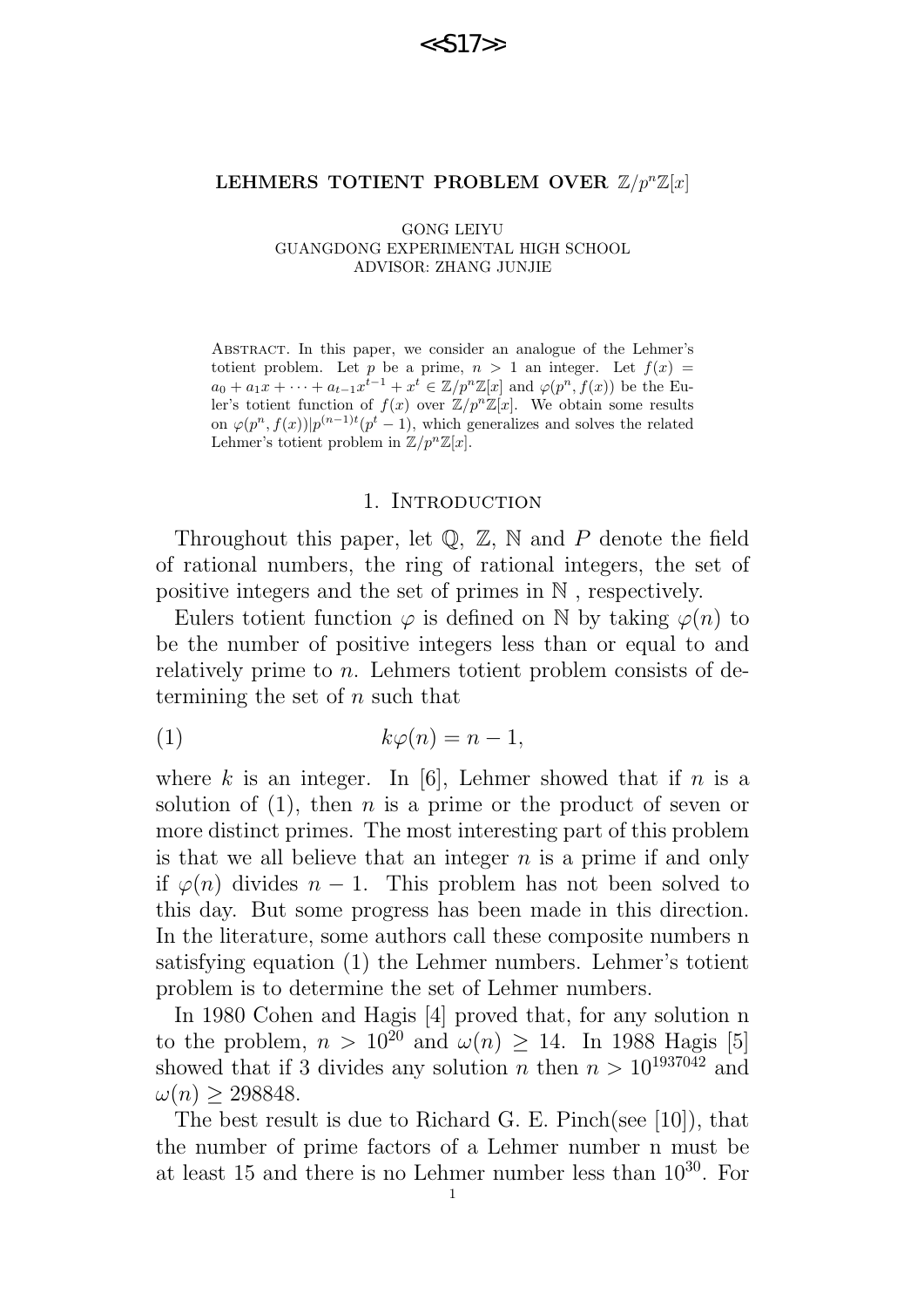2 LEHMERS TOTIENT PROBLEM OVER  $\mathbb{Z}/P^N\mathbb{Z}[X]$ 

other references on this subject, we refer to the references [1, 2, 3, 6, 8, 9, 11, 14].

J. Schettler [12] generalizes the divisibilty condition  $\varphi(n)|(n-\mathcal{E})|$ 1), constructs reasonable notion of Lehmer numbers and Carmichael numbers in a PID and gets some interesting results. Let R be a PID with the property:  $R/(r)$  is finite whenever  $0 \neq r \in R$ . Denote the sets of units, primes and (non-zero) zero divisors, in R, by  $U(R)$ ,  $P(R)$  and  $Z(R)$ , respectively; additionally, define (2)

$$
L_R := \{ r \in R \setminus (\{0\} \cup U(R) \cup P(R)) : |U(R/(r))| ||Z(R/(r))| \}.
$$

Note that when  $R = \mathbb{Z}, L_{\mathbb{Z}}$  is the set of Lehmer numbers. An element of  $L_R$  is also called a Lehmer number of R. Let  $\mathbb{F}_q$  is a finite field with q elements. Then  $\mathbb{F}_q[x]$  is a PID. Schettler obtains some properties of elements of  $L_{\mathbb{F}_q[x]}$ .

Recently, Ji and Qin [13] determined the set  $L_{\mathbb{F}_q[x]}$ .

The main purpose of the present paper is to generalize the above problem to the ring  $\mathbb{Z}/p^n\mathbb{Z}[x]$ , where p is a prime and  $n \in \mathbb{N}$ .

### 2. Preliminaries

We first note that  $R = \mathbb{Z}/p^n\mathbb{Z}[x]$  is not a PID, however R also have with the property:  $R/(r)$  is finite whenever  $0 \neq r \in R$ . In this section, we prove some results on the units and zero divisors of  $R = \mathbb{Z}/p^n\mathbb{Z}[x]$ .

To begin with, we have

**Lemma 1.** Let  $f(x) = a_0 + a_1x + \cdots + a_mx^m \in \mathbb{Z}/p^n\mathbb{Z}[x]$ . Then  $f(x)$  is a unit in  $\mathbb{Z}/p^n\mathbb{Z}[x]$  if and only if  $a_0 \not\equiv 0 \pmod{p}$  and  $a_i \equiv 0 \pmod{p}, \ 1 \leq i \leq m.$ 

Proof. We first prove the necessity. We have

$$
f(x)^{p^n} \equiv a_0^{p^n} \pmod{p^n},
$$

and  $a_0 \not\equiv 0 \pmod{p}$ , so  $f(x)$  is a unit in  $\mathbb{Z}/p^n\mathbb{Z}[x]$ .

Next, if  $f(x)$  is a unit in  $\mathbb{Z}/p^n\mathbb{Z}[x]$ , then there exists a polynomial

$$
g(x) = b_0 + b_1 x + \dots + b_l x^l \in \mathbb{Z}/p^n \mathbb{Z}[x]
$$

such that

$$
(a_0 + a_1x + \cdots + a_mx^m) (b_0 + b_1x + \cdots + b_lx^l) = 1.
$$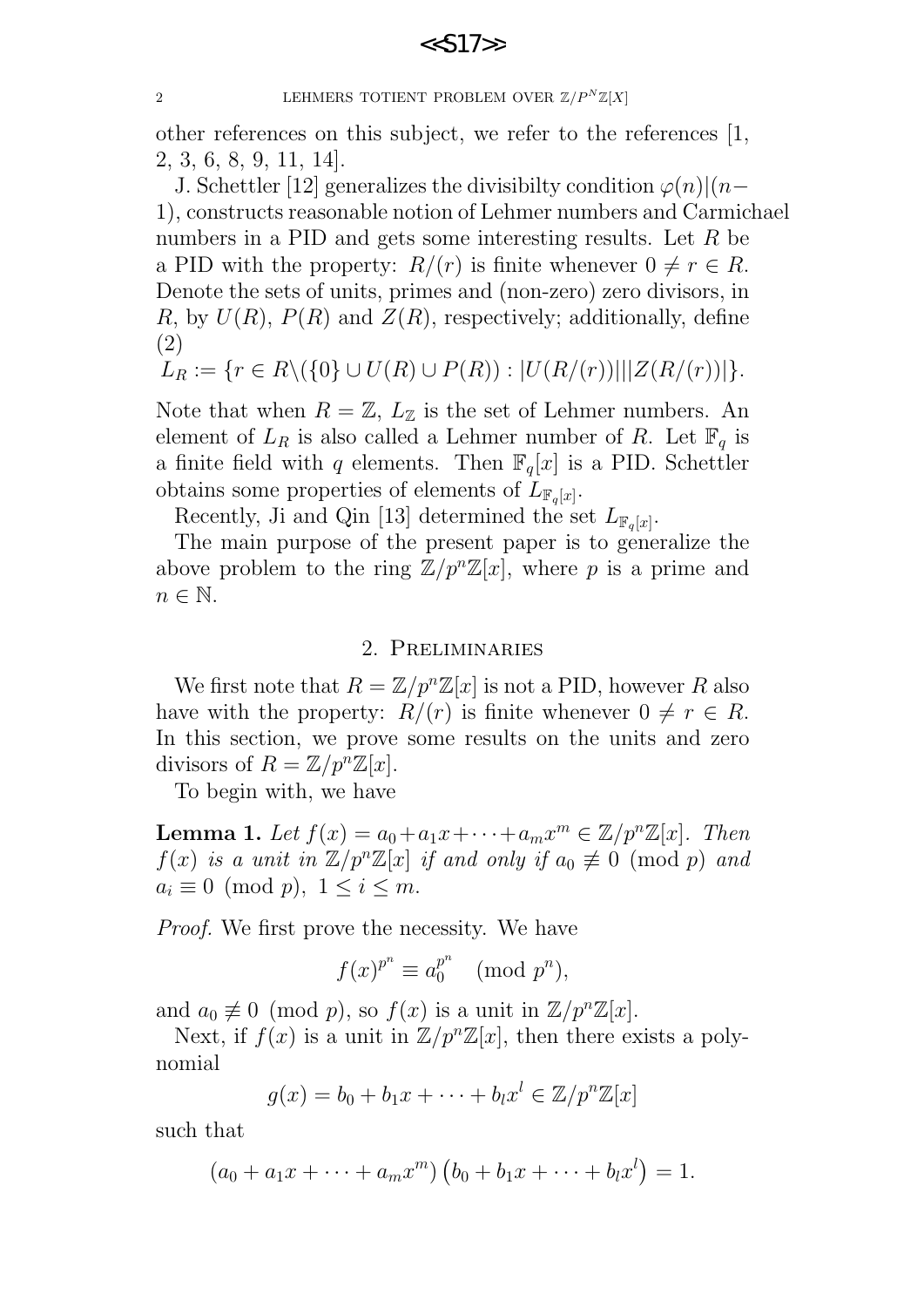Hence  $a_0b_0 = 1$  and  $a_mb_l \equiv 0 \pmod{p^n}$ , which implies that  $a_0, b_0 \not\equiv 0 \pmod{p}$ .

If  $a_i \equiv 0 \pmod{p}$ ,  $1 \leq i \leq m$ , then we are done. If  $a_i \equiv 0$  $\pmod{p}$ ,  $1 \leq j \leq l$ , then

$$
f(x) = g(x)^{-1} = \frac{1}{b_0} g(x)^{p^n - 1} = c_0 + c_1 x + \dots + c_k x^k \in \mathbb{Z}/p^n \mathbb{Z}[x].
$$

It is easy to see that  $c_0 \not\equiv 0 \pmod{p}$  and  $c_i \equiv 0 \pmod{p}$ ,  $1 \leq$  $i \leq k$ , and we are done.

Otherwise, we may assume that s is the maximal index such that  $a_s \not\equiv 0 \pmod{p}$  and  $a_i \equiv 0 \pmod{p}$ ,  $s + 1 \le i \le m$  and t is the maximal index such that  $b_t \not\equiv 0 \pmod{p}$  and  $b_j \equiv 0$  $(\text{mod } p), t+1 \leq j \leq l.$  Then

$$
f(x)g(x) = 1 + \dots + d_{s+t}x^{s+t} + \dots + a_mb_lx^{m+l}.
$$

Since  $d_{s+t} \equiv a_s b_t \not\equiv 0 \pmod{p}$ , which contradicts to  $f(x)g(x) =$ 1. Therefore we have proved the lemma.

Lemma 2. Let  $f(x) = a_0 + a_1x + \cdots + a_mx^m \in \mathbb{Z}/p^n\mathbb{Z}[x]$ . If  $f(x)$  is an irreducible polynomial over  $\mathbb{Z}/p\mathbb{Z}[x]$ , then for any  $g(x) \in Z(\mathbb{Z}/p^n\mathbb{Z}[x]/(f(x)))$ , we have  $g(x) = ph(x)$  for some  $h(x) \in \mathbb{Z}/p^n\mathbb{Z}[x].$ 

*Proof.* Obviously  $(ph(x))^n = 0$ , so  $ph(x)$  is a zero divisor in  $\mathbb{Z}/p^n\mathbb{Z}[x]/(f(x))$ . Now assume that  $g(x) \in \mathbb{Z}/p^n\mathbb{Z}[x]/(f(x))$  is a zero divisor and  $g(x) \neq ph(x)$ , so  $g(x) = b_0 + \cdots + b_t x^t \neq 0$  $p(n)$ ,  $t < m$ . Since  $f(x)$  (mod p) is an irreducible polynomial, so  $f(x)$  and  $g(x)$  are coprime modulo p. It follows that there exist polynomials  $u(x)$ ,  $v(x)$ ,  $w(x)$  such that

$$
u(x)f(x) + v(x)g(x) = 1 + pw(x).
$$

Note that  $(1 + pw(x))^{p^n} \equiv 1 \pmod{p^n}$ , we have  $(1+pw(x))^{p^n-1}u(x)f(x)+(1+pw(x))^{p^n-1}v(x)g(x) \equiv 1 \pmod{p^n},$ 

which implies that  $g(x)$  is a unit in  $\mathbb{Z}/p^n\mathbb{Z}[x]/(f(x))$ , a contradiction. This completes the proof.  $\hfill \square$ 

**Lemma 3.** Let  $f(x) = a_0 + a_1x + \cdots + a_mx^m \in \mathbb{Z}/p^n\mathbb{Z}[x]$  and  $f(x)$  is not a constant and  $f(x)$  is not an irreducible polynomial in  $\mathbb{Z}/p\mathbb{Z}[x]$ . Let

$$
f(x) = p_1^{e_1}(x) \cdot \cdots \cdot p_t^{e_t}(x),
$$

where  $p_i(x)$  are irreducible polynomials in  $\mathbb{Z}/p\mathbb{Z}[x]$ , be the factorization of  $f(x)$  over  $\mathbb{Z}/p\mathbb{Z}[x]$ . Then for any  $g(x) \in Z(\mathbb{Z}/p^n\mathbb{Z}[x]/(f(x)))$ ,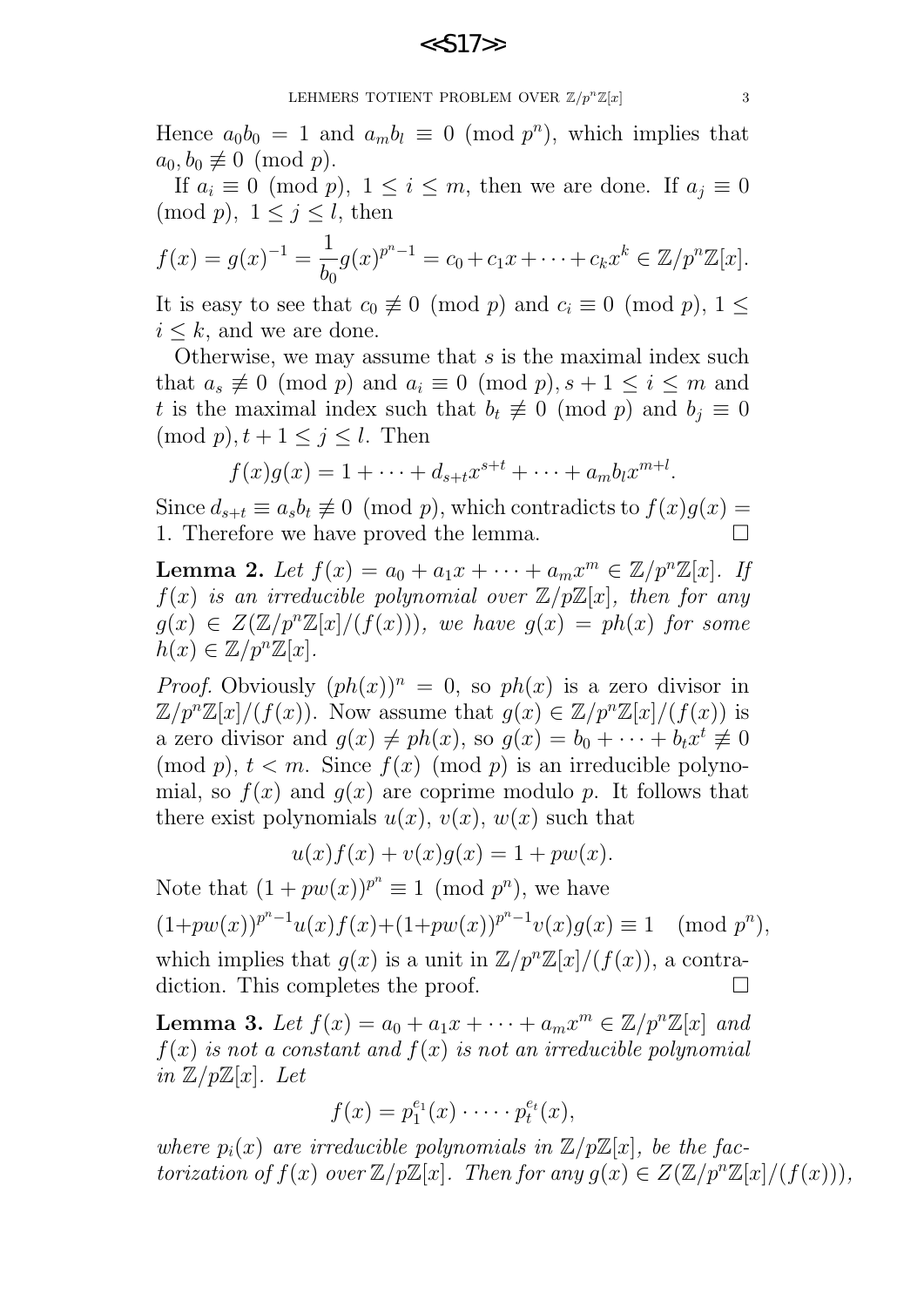4 LEHMERS TOTIENT PROBLEM OVER  $\mathbb{Z}/P^N\mathbb{Z}[X]$ 

we have  $g(x) = d(x)g_1(x) + ph(x)$  for some polynomials  $g_1(x) \in$  $\mathbb{Z}/p\mathbb{Z}[x]$  and  $h(x) \in \mathbb{Z}/p^n\mathbb{Z}[x]$ , where  $d(x)|f(x)$  in  $\mathbb{Z}/p\mathbb{Z}[x]$ .

*Proof.* Obviously,  $ph(x)$  is a non-zero zero-divisor in  $\mathbb{Z}/p^n\mathbb{Z}[x]/(f(x))$ when  $ph(x) \neq 0$  in  $\mathbb{Z}/p^n\mathbb{Z}[x]/(f(x))$ . Since  $d(x)|f(x)$  in  $\mathbb{Z}/p\mathbb{Z}[x]$ , we have  $f(x) = d(x)f_1(x) + pf_2(x), f_1(x), f_2(x) \in \mathbb{Z}[x]$ . If  $f_1(x) \equiv 0 \pmod{p}$ , then we are done. If  $f_1(x) \equiv 0 \pmod{p}$ , we have

$$
p^{n-1}f_1(x) \cdot (d(x)g_1(x) + ph(x)) = p^{n-1}f(x)g_1(x) + p^n h(x) = 0,
$$

and  $p^{n-1}f_1(x) \neq 0$ , so  $d(x)g_1(x)+ph(x)$  is a nonzero zero divisor in  $\mathbb{Z}/p^n\mathbb{Z}[x]/(f(x)).$ 

Now suppose that  $g(x)$  and  $f(x)$  are coprime modulo p, then as the same argument in the above lemma, we obtain that  $q(x)$ is a unit in  $\mathbb{Z}/p^n\mathbb{Z}[x]/(f(x))$ . Therefore,  $q(x)$  and  $f(x)$  are not coprime modulo p when  $q(x)$  is a nonzero zero divisor in  $\mathbb{Z}/p^n\mathbb{Z}[x]/(f(x))$ . It follows that  $g(x) = d(x)g_1(x) + ph(x)$  for some polynomials  $g_1(x) \in \mathbb{Z}/p\mathbb{Z}[x]$  and  $h(x) \in \mathbb{Z}/p^n\mathbb{Z}[x]$ , where  $d(x)|f(x)$  in  $\mathbb{Z}/p\mathbb{Z}[x]$ . This completes the proof.

**Lemma 4.** Let  $\alpha \in \mathbb{N}$  and p be a prime. Let  $f(X) = a_0 + a_1 X + \cdots + a_s X^s + p^{\alpha} a_{s+1} X^{s+1} + \cdots + p^{\alpha} a_t X^t \in \mathbb{Z}[X],$ where  $s, t \in \mathbb{N}, s \leq t, a_i \in \mathbb{Z}$  for  $0 \leq i \leq t$  and p  $\big/ a_s$ . Then there is a polynomial

$$
U(X) = 1 + p^{\alpha}b_1X + \dots + p^{\alpha}a_mX^m \in \mathbb{Z}[X],
$$

where  $m \in \mathbb{N}$  and  $b_i \in \mathbb{Z}$  for  $1 \leq i \leq m$ , such that  $f(X)U(X) = c_0 + c_1X + \cdots + c_sX^s + p^{\alpha+1}c_{s+1}X^{s+1} + \cdots + p^{\alpha+1}c_{m+t}X^{m+t} \in \mathbb{Z}[X],$ where  $c_i \in \mathbb{Z}$  for  $0 \leq i \leq m+t$  and p  $\chi_{c_s}$ .

*Proof.* If  $t = s$ , then we can take  $U(X) = 1$  and we are done. Assume from now on that  $t > s$ .

Now we take  $m = t - s$ . For a polynomial

$$
U(X) = 1 + p^{\alpha}b_1X + \dots + p^{\alpha}a_mX^m \in \mathbb{Z}[X],
$$

we have

$$
f(X)U(X) = a_0 + a_1X + \dots + a_sX^s
$$
  
+ $p^{\alpha}(a_0 + a_1X + \dots + a_sX^s)(b_1X + \dots + b_mX^m)$   
+ $p^{\alpha}(a_{s+1}X^{s+1} + \dots + a_tX^t)$   
+ $p^{2\alpha}(a_{s+1}X^{s+1} + \dots + a_tX^t)(b_1X + \dots + b_mX^m).$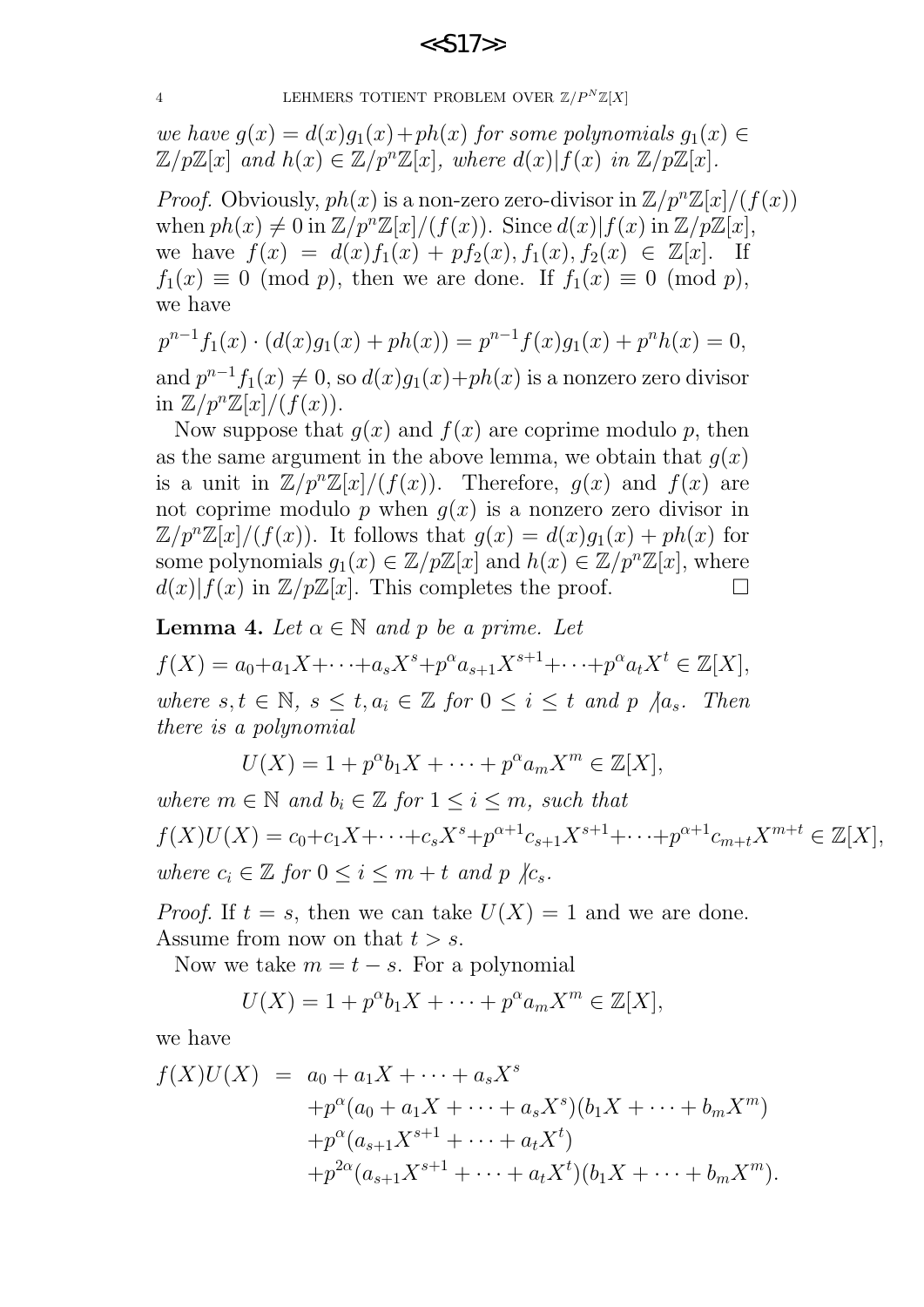LEHMERS TOTIENT PROBLEM OVER  $\mathbb{Z}/p^n\mathbb{Z}[x]$  5

We consider the coefficients of

$$
p^{\alpha}(a_0 + a_1 X + \dots + a_s X^s)(b_1 X + \dots + b_m X^m) + p^{\alpha}(a_{s+1} X^{s+1} + \dots + a_t X^t).
$$
  
Let  $d_0, d_1, \dots, d_t \in \mathbb{Z}$  such that  

$$
(a_0 + a_1 X + \dots + a_s X^s)(b_1 X + \dots + b_m X^m) + (a_{s+1} X^{s+1} + \dots + a_t X^t)
$$

$$
= d_0 + d_1 X + \dots + d_t X^t.
$$

Then we have

$$
d_t = d_{s+m} = a_s b_m + a_t,
$$
  
\n
$$
d_{t-1} = d_{s+m-1} = a_s b_{m-1} + a_{s-1} b_m,
$$
  
\n
$$
\dots \dots \dots,
$$
  
\n
$$
d_{s+k} = a_s b_k + \dots + a_{s+k-m} b_m,
$$
  
\n
$$
\dots \dots \dots,
$$
  
\n
$$
d_{s+1} = a_s b_1 + a_{s-1} b_2 + \dots + a_{s+1-m} b_m,
$$

where we let  $a_i = 0$  if  $i < 0$  for convenience. Since  $p \nmid a_s$ , we choose  $b_m \in \mathbb{Z}$  such that  $a_s b_m + a_t \equiv 0 \pmod{p}$ , that is  $p|d_{s+m}$ . Suppose we have chosen  $b_j$  for  $k + 1 \leq j \leq m$ . Since  $p \nvert / a_s$ again, we choose  $b_k \in \mathbb{Z}$  such that  $a_s b_k + \cdots + a_{s+k-m} b_m \equiv 0$ (mod p), that is  $p|d_{s+k}$ . Therefore we have  $p|d_i$  for  $s+1 \leq i \leq t$ . Hence

$$
f(X)U(X) = (a_0 + p^{\alpha}d_0) + (a_1 + p^{\alpha}d_1)X + \dots + (a_s + p^{\alpha}d_s)X^s
$$
  
+  $p^{\alpha+1}(d_{s+1}/pX^{s+1} + \dots + d_t/pX^t)$   
 $p^{2\alpha}(a_{s+1}X^{s+1} + \dots + a_tX^t)(b_1X + \dots + b_mX^m)$   
 $= c_0 + c_1X + \dots + c_sX^s + p^{\alpha+1}c_{s+1}X^{s+1} + \dots + p^{\alpha+1}c_{m+t}X^{m+t}.$ 

Since p  $\langle a_s \rangle$  and  $c_s = a_s + p^{\alpha} d_s$ , we have p  $\langle c_s \rangle$ . This completes the proof.

Applying the above lemma repeatedly, we obtain

**Proposition 1.** Let p be a prime and  $q = p^n$  with  $n \geq 2$ . Let  $f(x) = a_0 + a_1 X + \cdots + a_s X^s + pa_{s+1} X^{s+1} + \cdots + pa_t X^t \in \mathbb{Z}/p^n \mathbb{Z}[X],$ where  $s, t \in \mathbb{N}, s \leq t$  and  $a_i \in \mathbb{Z}/p^n\mathbb{Z}$  for  $0 \leq i \leq t$  and  $p \nmid a_s$ . Then there is a unit

 $U(X) = b_0 + pb_1X + \cdots + pb_mX^m \in \mathbb{Z}/p^n\mathbb{Z}[X]$ where  $m \in \mathbb{N}$ ,  $b_i \in \mathbb{Z}/p^n\mathbb{Z}$  for  $0 \leq i \leq m$  and p  $\not|b_0$ , such that  $f(X)U(X) = c_0 + c_1X + c_{s-1}X^{s-1} + X^s \in \mathbb{Z}/p^n\mathbb{Z}[X],$ 

 $\Box$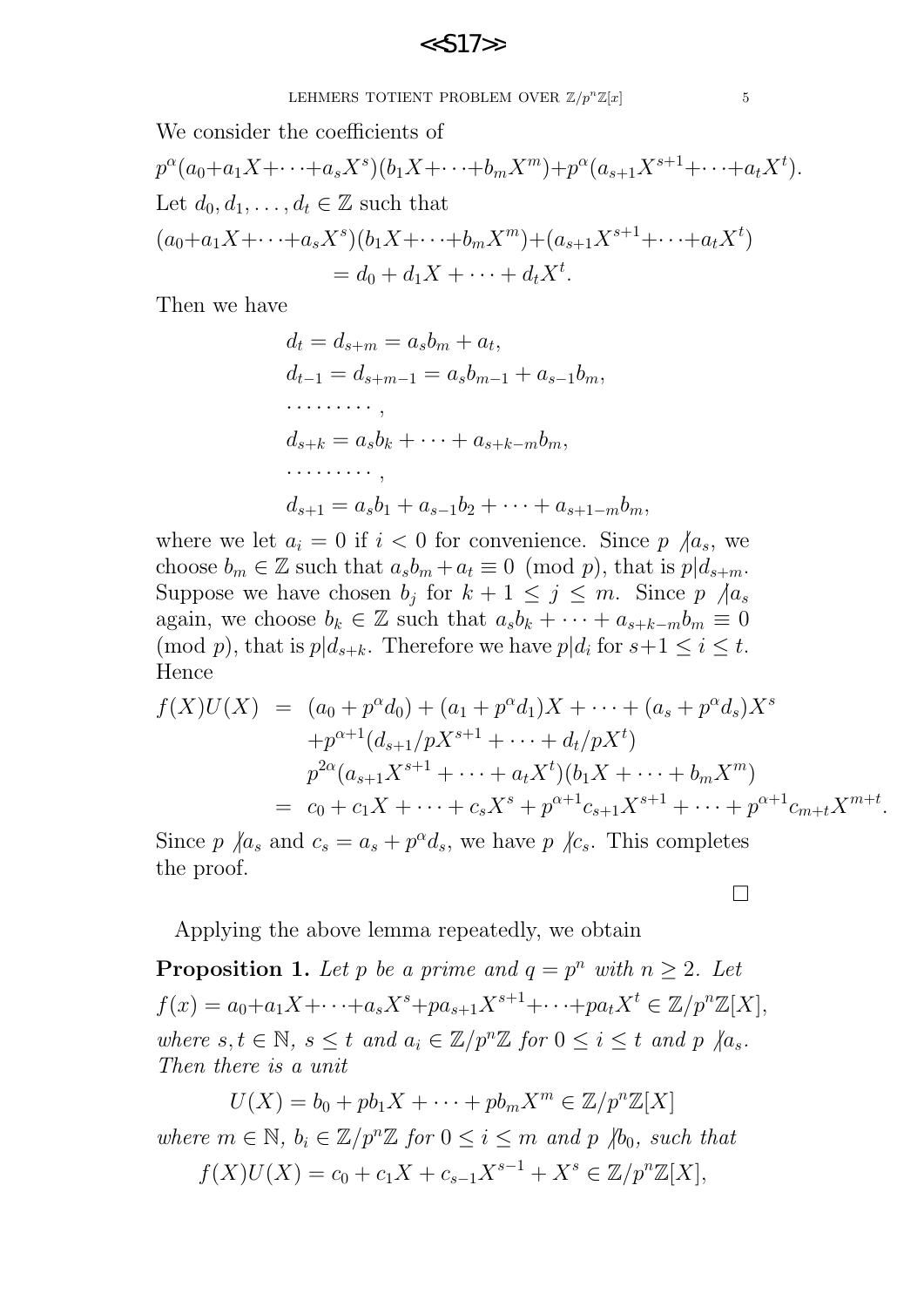6 LEHMERS TOTIENT PROBLEM OVER  $\mathbb{Z}/P^N\mathbb{Z}[X]$ 

where  $c_i \in \mathbb{Z}/p^n\mathbb{Z}$  for  $0 \leq i \leq s-1$ .

Euler's totient function over  $\mathbb{Z}/p\mathbb{Z}[x]$ . Let  $f(x) \in \mathbb{Z}/p\mathbb{Z}[x]$ with  $m = deg(f(x)) \geq 1$ . Put

 $\varphi(f(x)) = \{q(x) \in \mathbb{Z}/p\mathbb{Z}[x] | deg(q(x)) \leq m-1, gcd(f(x), q(x)) = 1\}.$ 

The Euler's totient function  $\varphi(p, f(x))$  of  $f(x)$  is defined as follows:

$$
\varphi(p, f(x)) = \sharp \Phi(f(x)).
$$

If  $f(x) \in \mathbb{Z}/p\mathbb{Z}[x]$  is irreducible, then  $\varphi(p, f(x)) = p^{\deg(f(x))} - 1$ . It is easy to see that the functions  $\varphi(p, f(x))$  and  $\varphi(n)$  have the following similar properties:

**Proposition 2.** [13] Proposition 1.2 Let  $f(x) = p_1^{e_1}$  $\binom{e_1}{1}(x) \cdot \cdots \cdot$  $p_t^{e_t}$  $t^{\epsilon_t}(x) \in \mathbb{Z}/p\mathbb{Z}[x]$  of degree  $n \geq 1$ , where  $p_1(x), \ldots, p_t(x) \in$  $P(\mathbb{Z}/p\mathbb{Z}[x])$  are non-associate,  $deg(p_i(x)) = n_i$  and  $e_i \geq 1$ ,  $1 \leq i \leq t$ . Then we have  $\overline{(1)}\ \overline{\varphi}(p, f(x)) = p^n \prod_{i=1}^t (1 - \frac{1}{p^n})$  $\frac{1}{p^{n_i}}\big);$ (2) If  $g(x) \in \mathbb{Z}/p\mathbb{Z}[x]$  and  $gcd(f(x), g(x)) = 1$ , then  $g(x)^{\varphi(p,f(x))} \equiv$ 1 (mod  $f(x)$ ); (3) If  $\varphi(p, f(x))|(p^n - 1)$ , then  $r_i = 1$  for all  $1 \leq i \leq t$ .

First we have the following theorem.

**Theorem 1.** Let p be a prime and  $t, n \in \mathbb{N}$ ,  $f(x) = a_0 + a_1x +$  $\cdots + a_{t-1}x^{t-1} + x^{\overline{t}} \in \mathbb{Z}/p^n\mathbb{Z}[x], a_i \in \mathbb{Z}/p^n\mathbb{Z}.$  Let  $f(x) = p_1(x)^{e_1} \cdot \dots \cdot p_s(x)^{e_s} \pmod{p}$ 

be the standard decomposition of  $f(x)$  over  $\mathbb{Z}/p\mathbb{Z}[x]$  with  $deg(p_i(x)) =$  $n_i$ . Let  $\varphi(f(x), p^n)$  denote the number of polynomials  $g(x) =$  $b_0 + b_1 x + \cdots + b_{t-1} x^{t-1} \in \mathbb{Z}/p^n \mathbb{Z}[x], 0 \leq b_i < p^n \text{ with } \gcd(g(x), f(x)) =$ 1. Then

$$
\varphi(f(x), p^n) = p^{nt} \prod_{i=1}^s \left(1 - \frac{1}{p^{n_i}}\right).
$$

*Proof.* By the assumptions and Lemma 3, if  $gcd(q(x), f(x)) =$ 1, then  $q(x)$  is of the form  $q(x) = q_1(x)+ph(x)$ ,  $gcd(q_1(x), f(x)) =$ 1 (mod p),  $g_1(x) \in \mathbb{Z}/p\mathbb{Z}[x]$  and  $h(x) \in \mathbb{Z}/p^n\mathbb{Z}[x]$ . By proposition 2, the number of  $g_1(x)$  is

$$
p^t \prod_{i=1}^s \left(1-\frac{1}{p^{n_i}}\right)
$$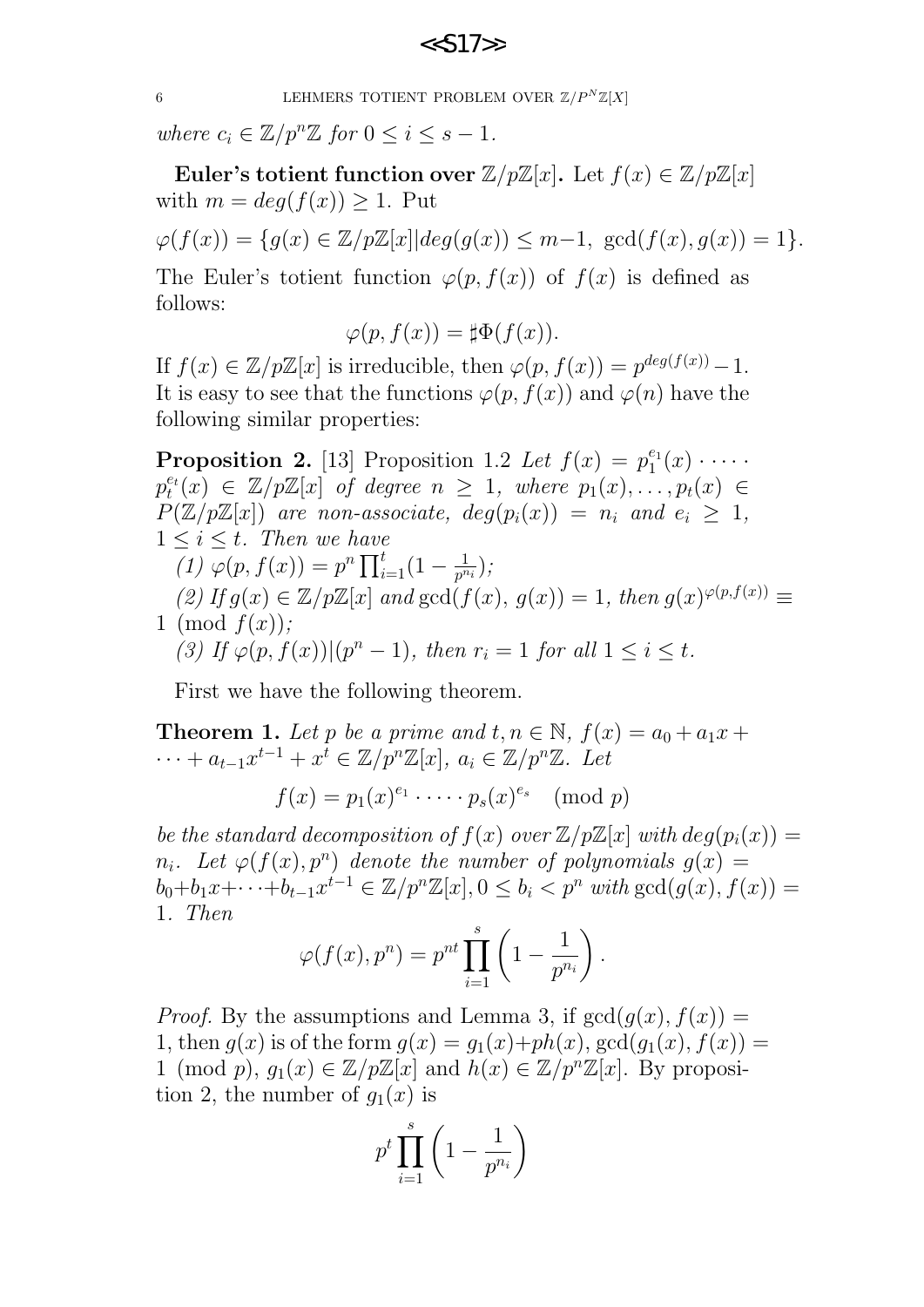LEHMERS TOTIENT PROBLEM OVER  $\mathbb{Z}/p^n\mathbb{Z}[x]$  7

and the number of  $h(x)$  is  $p^{(n-1)t}$ . Hence

$$
\varphi(f(x), p^n) = p^{nt} \prod_{i=1}^s \left(1 - \frac{1}{p^{n_i}}\right).
$$

### 3. A Generalization and Some Results

To simplify the notation, denote  $\mathbb{Z}/p^n\mathbb{Z}[x]$  by R in this section.

Let  $f(x) = a_0 + a_1x + \cdots + a_tx^t + ph(x)x^{t+1} \in R$  with  $p \nmid a_t$ . By proposition 1, there exists a unit  $U(x) \in R$  such that

$$
f(x)U(x) = c_0 + c_1x + \cdots + x^t.
$$

Since  $R/(f(x)) = R/(f(x)U(x))$ , so without loss of generality, when we discuss the quotient ring  $R/(f(x))$ , we may assume that

$$
f(x) = c_0 + c_1 x + \dots + x^t
$$

and we denote  $deg_u(f(x)) = t$ , i.e.,  $deg_u(f(x))$  denote the usual degree of  $f(x)$  in  $\mathbb{Z}/p\mathbb{Z}[x]$ .

Since  $R/(r)$  is finite commutative ring, so we have the following obvious fact

$$
R/(r) = \{0\} \cup U(R/(r)) \cup Z(R/(r)).
$$

Moreover,  $U(R/(r))$  is a finite multiplicative abelian group.

Note that  $|R/(f(x))|=p^{nt}$ , we know that  $\mathbb{Z}/p^{n}\mathbb{Z}[x], n \geq 2$ has no prime elements since

$$
\varphi(f(x), p^n) = p^{nt} \prod_{i=1}^{s} \left(1 - \frac{1}{p^{n_i}}\right) < p^{nt} - 1
$$

by Theorem 1. Another observation is that

$$
\varphi(f(x), p^n) \not| p^{nt} - 1
$$

for any  $f(x)$  with  $deg_u(f(x)) = t \geq 1$ .

Denote the sets of units, irreducibles and (non-zero) zero divisors, in R, by  $U(R)$ ,  $I(R)$  and  $Z(R)$ , respectively. Define (3)

$$
L_R := \{ r \in R \setminus (\{0\} \cup U(R) \cup I(R)) : |U(R/(r))| ||U(R/(p))| \},
$$

where  $p \in R$  is a polynomial such that  $deg_u(p) = deg_u(r)$  and that  $|U(R/(p))|$  is maximal.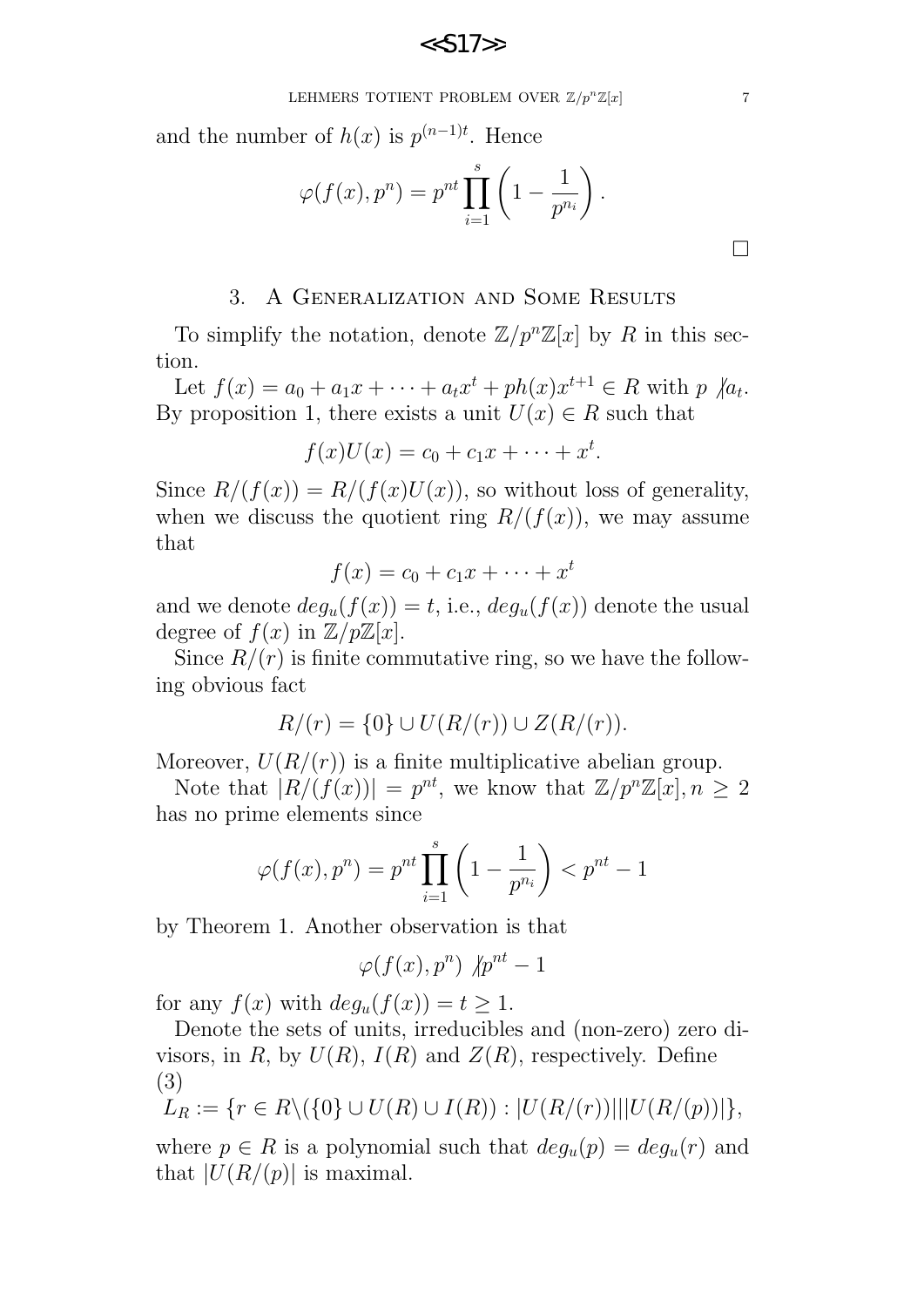8 LEHMERS TOTIENT PROBLEM OVER  $\mathbb{Z}/P^N\mathbb{Z}[X]$ 

Note that the above definition coincides with  $L_{R[x]}$  defined by J. Schettler [12] when  $R = \mathbb{F}_q$ .

We also need the following results.

**Main Theorem** [13] (1) Assume  $q \geq 4$ . Then  $L_{\mathbb{F}_q}[x] = \emptyset$ .

(2) Assume  $q = 3$ . Then  $L_{\mathbb{F}_3[x]}$  consists of the products of any 2 non-associate irreducibles of degree 1, i.e.,

$$
L_{\mathbb{F}_3[x]} = \{ax(x+1), \ ax(x-1), \ a(x+1)(x-1) \in \mathbb{F}_q[x], \ a = 1, \ 2\}.
$$

(3) Assume  $q = 2$ . Then  $L_{\mathbb{F}_2}[x]$  consists of the products of all irreducibles of degree 1, the products of all irreducibles of degree 1 and 2, and the products of any 3 irreducibles one each of degree 1, 2, and 3, i.e.,

$$
L_{\mathbb{F}_2[x]} = \{x(x+1), x(x+1)(x^2+x+1), x(x^2+x+1)(x^3+x+1),
$$
  
\n
$$
(x+1)(x^2+x+1)(x^3+x+1), x(x^2+x+1)(x^3+x^2+1),
$$
  
\n
$$
(x+1)(x^2+x+1)(x^3+x^2+1) \in \mathbb{F}_q[x].
$$

**Proposition 3.** ([13] Proposition 3.1) Let  $a, n \in \mathbb{N}$  and  $a >$  $3, n \geq 2$ . Assume  $s \geq 2$  and  $e_1, e_2, \ldots, e_s \in \mathbb{N}$  with  $\sum_{i=1}^s e_i =$ n. Then  $\prod_{i=1}^s (a^{e_i}-1) |(a^n-1)$  if and only if (1)  $a = 3, p = 2, s = 2, e_1 = e_2 = 1$  or (2)  $a = 3, p = 2, s = 4, e_1 = e_2 = e_3 = e_4 = 1.$ 

**Proposition 4.** ([13] Proposition 3.5) Let  $n \geq s \geq 2$ ,  $e_1 \leq$  $e_2 \leq \cdots \leq e_s$  be positive integers such that  $\sum_{i=1}^s e_i = n$ . For each  $d|n, d < n$ . Let  $u_d = \sharp\{e_i | e_i = d, 1 \leq i \leq s\}$ . Assume that  $u_1 \leq 2$  and  $u_d \leq \frac{2^d-1}{d}$  $\frac{d^{l-1}}{d}$  for any  $d \geq 2$ . Then  $\prod_{i=1}^{s} (2^{e_i} - 1) |(a^n - 1)|$ if and only if

(1)  $n = 2$ ,  $s = 2$ ,  $e_1 = e_2 = 1$ ; or (2)  $n = 4$ ,  $s = 3$ ,  $e_1 = e_2 =$  $1, e_3 = 2$ ; or (3)  $n = 6, s = 3, e_1 = 1, e_2 = 2, e_3 = 3$ .

Now we consider the analogous Lehmer's totient problem over  $\mathbb{Z}/p^n\mathbb{Z}[x]$ . By Proposition 1, we may assume  $f(x) = a_0 + a_1x +$  $\cdots + a_{t-1}x^{t-1} + x^t \in \mathbb{Z}/p^n\mathbb{Z}[x]$ . If  $f(x) \pmod{p}$  is irreducible, then by Theorem 1,

$$
\varphi(f(x),p^n) = p^{(n-1)t}(p^t - 1).
$$

It is well-known that for any  $t \geq 1$ , there exists an irreducible polynomial  $p(x) \in \mathbb{Z}/p\mathbb{Z}[x]$  with  $deg(p(x)) = t$ , by Theorem 1, for the above  $p(x)$ ,  $|U(R/(p(x))| = p^{(n-1)t}(p^t - 1)$ ,  $p(x)$  is irreducible in R and  $|U(R/(p(x))|)$  it is maximal for any  $p(x)$ with  $deg_u(p(x)) = t$ . Hence the analogous Lehmer's totient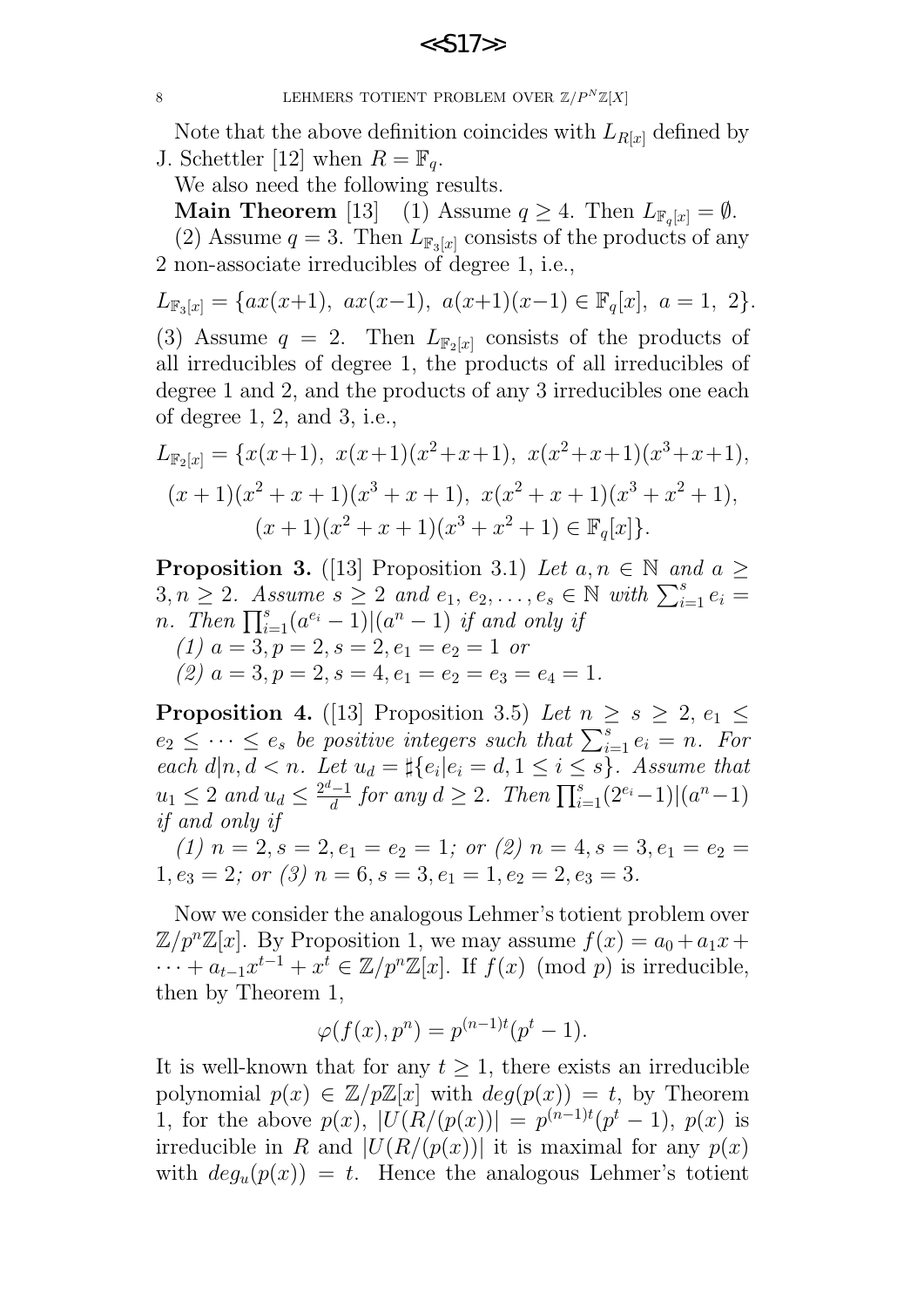LEHMERS TOTIENT PROBLEM OVER  $\mathbb{Z}/p^n\mathbb{Z}[x]$  9

problem over  $\mathbb{Z}/p^n\mathbb{Z}[x]$  is to determine  $f(x) = a_0 + a_1x + \cdots$  $a_{t-1}x^{t-1} + x^t \in \mathbb{Z}/p^n\mathbb{Z}[x]$  such that  $f(x)$  is not irreducible in  $\mathbb{Z}/p^n\mathbb{Z}[x]$  and

$$
\varphi(f(x),p^n)|p^{(n-1)t}(p^t-1).
$$

Denote  $\mathfrak{L}(p^n,1)$  be the set of  $f(x) = a_0 + a_1x + \cdots + a_{t-1}x^{t-1} +$  $x^t \in \mathbb{Z}/p^n\mathbb{Z}[x]$  such that  $f(x)$  is not irreducible in  $\mathbb{Z}/p^n\mathbb{Z}[x]$  and  $\varphi(f(x), p^n)|p^{(n-1)t}(p^t-1)$ . We have the following theorem as the main theorem of the paper.

**Theorem 2.** (1) Assume  $p > 4$ . Then  $\mathfrak{L}(p^n, 1) = \emptyset$ . (2) Assume  $p = 3$ . Then  $\mathfrak{L}(3^n,1) \subseteq \{ax(x+1)+3h(x), ax(x-1)+3h(x),$  $a(x+1)(x-1) + 3h(x) \in \mathbb{Z}/3^{n}\mathbb{Z}[x], a = 1, 2\},\$ where  $h(x) = b_0 + b_1 x + b_2 x^2 \in \mathbb{Z}/3^n \mathbb{Z}[x]$ . (3) Assume  $p = 2$ . Then

$$
\mathfrak{L}(2^n,1)\subseteq
$$

$$
\{x(x+1)+2h_1(x), x(x+1)(x^2+x+1)+2h_2(x), x(x^2+x+1)(x^3+x+1)+2h_3(x),
$$
  
\n
$$
(x+1)(x^2+x+1)(x^3+x+1)+2h_4(x), x(x^2+x+1)(x^3+x^2+1)+2h_5(x),
$$
  
\n
$$
(x+1)(x^2+x+1)(x^3+x^2+1)+2h_6(x) \in \mathbb{Z}/2^n\mathbb{Z}\},
$$

where  $h_i(x) \in \mathbb{Z}/2^n\mathbb{Z}[x]$  are polynomials with  $deg(h_1(x)) \leq 2$ ,  $deg(h_2(x)) \leq 4, deg(h_i(x)) \leq 6, i = 3, 4, 5, 6.$ 

Proof. The proof is similar to the proof of the Main Theorem in [13]. For completeness, we present the proof here. The sufficiency is trivial. We need only prove the necessity. Assume that  $f(x) = a_0 + a_1x + \cdots + a_{t-1}x^{t-1} + x^t \in \mathbb{Z}/p^n\mathbb{Z}[x]$  such that  $f(x)$  (mod p) is reducible. Let

$$
f(x) = p_1(x)^{e_1} \cdot \dots \cdot p_s(x)^{e_s} \pmod{p}
$$

be the standard decomposition of  $f(x)$  over  $\mathbb{Z}/p\mathbb{Z}[x]$ , where  $p_i(x)$  is irreducible over  $\mathbb{Z}/p\mathbb{Z}[x]$  with  $deg(p_i(x)) = n_i$ . By Proposition 2, we have  $e_1 = e_2 = \cdots = e_s = 1$ . Hence

$$
f(x)
$$
 (mod  $p$ ) =  $p_1(x) \cdots p_s(x)$  and  $t = \sum_{i=1}^{s} n_i$ .

If  $p \geq 3$ , then, by Proposition 3, we have  $p = 3, s = 2, n_1 =$  $n_2 = 1$  or  $p = 3$ ,  $s = 4$ ,  $n_1 = n_2 = n_3 = n_4 = 1$ . But there are only three distinct irreducible polynomials of degree one in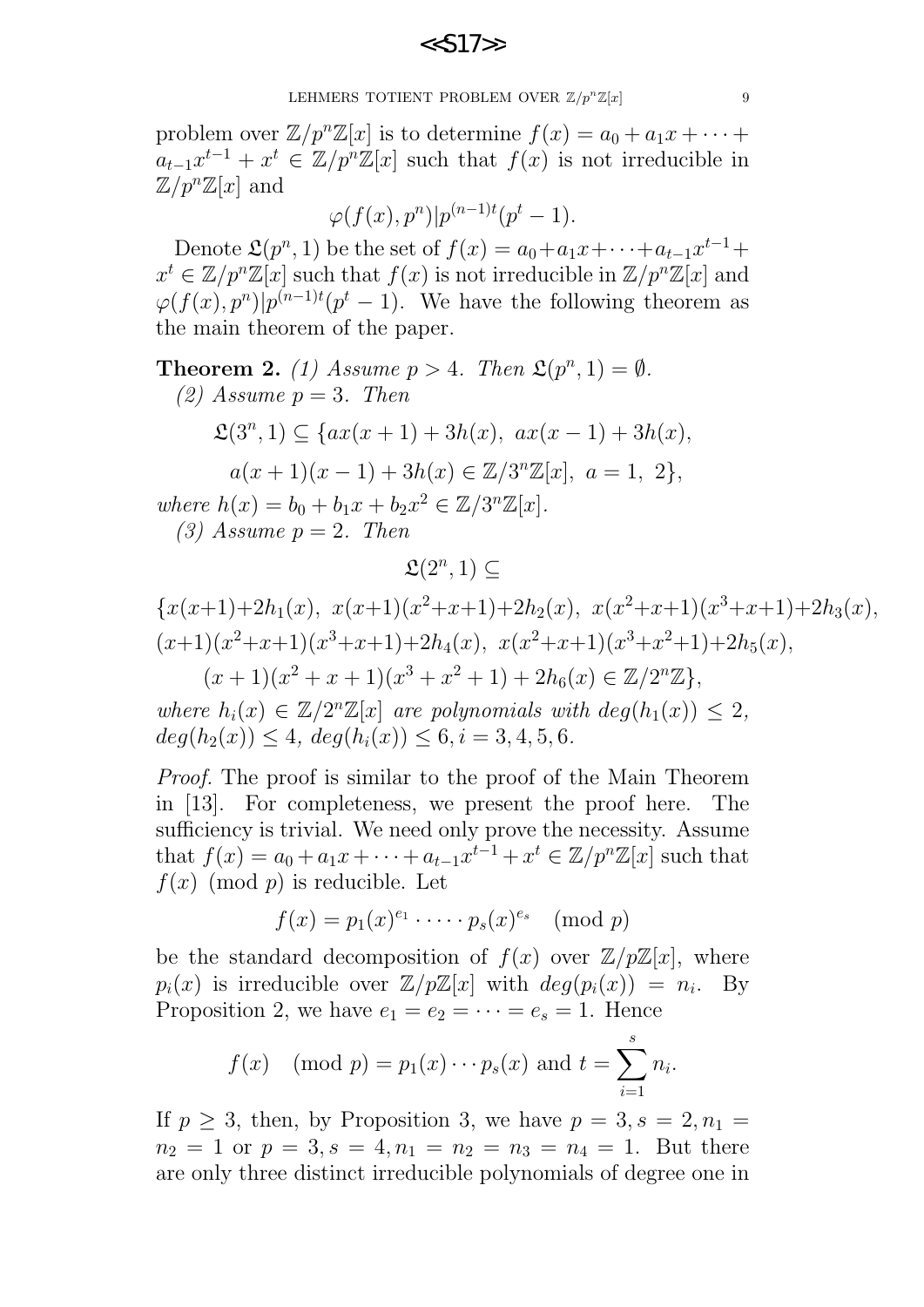10 LEHMERS TOTIENT PROBLEM OVER  $\mathbb{Z}/P^N\mathbb{Z}[X]$ 

 $\mathbb{Z}/3\mathbb{Z}[x]$ , hence  $f(x)$  (mod p) is a product of two non-associate irreducible of degree 1, i.e.,

$$
\mathfrak{L}(3^n, 1) \subseteq \{ax(x+1) + 3h(x), ax(x-1) + 3h(x),
$$
  

$$
a(x+1)(x-1) + 3h(x) \in \mathbb{Z}/3^n\mathbb{Z}[x], a = 1, 2\},\
$$

where  $h(x) = b_0 + b_1 x + b_2 x^2 \in \mathbb{Z}/3^n \mathbb{Z}[x]$ .

If  $p = 2$ , then the  $n_i$ 's satisfy the assumptions of Proposition 4, hence we have

(i)  $t = 2, s = 2, n_1 = n_2 = 1$ ; or (ii)  $t = 4, k = 3, n_1 = n_2 =$  $1, n_3 = 3$  or (iii)  $t = 6, s = 3, n_1 = 1, n_2 = 2, n_3 = 3.$ 

On the other hand, the irreducibles of degree one are  $x$  and  $x + 1$ ;  $x^2 + x + 1$  is the unique irreducible of degree 2; the irreducible of degree 3 are  $x^3 + x + 1$  and  $x^3 + x^2 + 1$ . Hence

 $\mathfrak{L}(2^n,1)\subseteq$ 

$$
\{x(x+1)+2h_1(x), x(x+1)(x^2+x+1)+2h_2(x), x(x^2+x+1)(x^3+x+1)+2h_3(x),
$$
  
\n
$$
(x+1)(x^2+x+1)(x^3+x+1)+2h_4(x), x(x^2+x+1)(x^3+x^2+1)+2h_5(x),
$$
  
\n
$$
(x+1)(x^2+x+1)(x^3+x^2+1)+2h_6(x) \in \mathbb{Z}/2^n\mathbb{Z}\},
$$

where  $h_i(x) \in \mathbb{Z}/2^n\mathbb{Z}[x]$  are polynomials with  $deg(h_1(x)) \leq 2$ ,  $deg(h_2(x)) \leq 4, deg(h_i(x)) \leq 6, i = 3, 4, 5, 6.$  This completes the proof.  $\Box$ 

#### **REFERENCES**

- [1] W. Banks, A. Gddotuloğlu and W. Nevans, On the congruence  $N \equiv A \pmod{n}$ . Integers: Electronic Journal of combinatorial number theory 8 (2008), A59.
- [2] W. Banks and F. Luca, Composite integers n for which  $\varphi(n)|n-1$ . Acta Math. Sin. (Engl.Ser.) 23(10) (2007), 1915-1918.
- [3] John Brillhart, D. H. Lehmer, J. L. Selfridge, Bryant Tuckerman and S. S. Wagstaff, Jr., Factorizations of  $b<sup>n</sup> - 1$ ,  $b = 2, 3, 6, 7, 10, 11, 12$  up to high powers, Third Edition, Contemporary Mathematics 22, Amer. Math, Soc., Providence, Rhode Island, 2002.
- [4] G. L. Cohen and P. Hagis, On the number of prime factors of n if  $\varphi(n)(n-1)$ , Nieuw Archief Wiskunde 28(3) (1980), 177-185.
- [5] P. Hagis, On the equation  $M\varphi(n) = n 1$ . Nieuw Arch. Wisk. 6(1988), no. 3, 255-261
- [6] J. M. Grau and A. M. Oller-Marcén, On  $k$ -Lehmer numbers, Integers 12 (2012), 1-8, http://www.emis.de/journals/INTEGERS/papers/m37/m37.pdf
- [7] D. H. Lehmer, On Euler's totient function, Bull. Amer. Math. Soc., 38(10) (1932), 745-751.
- [8] F. Luca and C. Pomerance, On composite integers n for which  $\varphi(n)|n-1$ , Bol. Soc. Mat. Mexicana, 17 (2011), 13-21.
- [9] H. F. Lv, Some series and congruences, master's thesis, Nanjing university, 2012.
- [10] R. G. E. Pinch, A note on Lehmer's totient problem, Poster presented in ANTS VII,http://www.math.tu-berlin.de/.kant/ants/Poster/Pinch Poster3.pdf.
- [11] C. Pomerance, On composite integers n for which  $\varphi(n)|n-1(II)$ , Pacific J. Math., 69(1)(1977), 177-186.